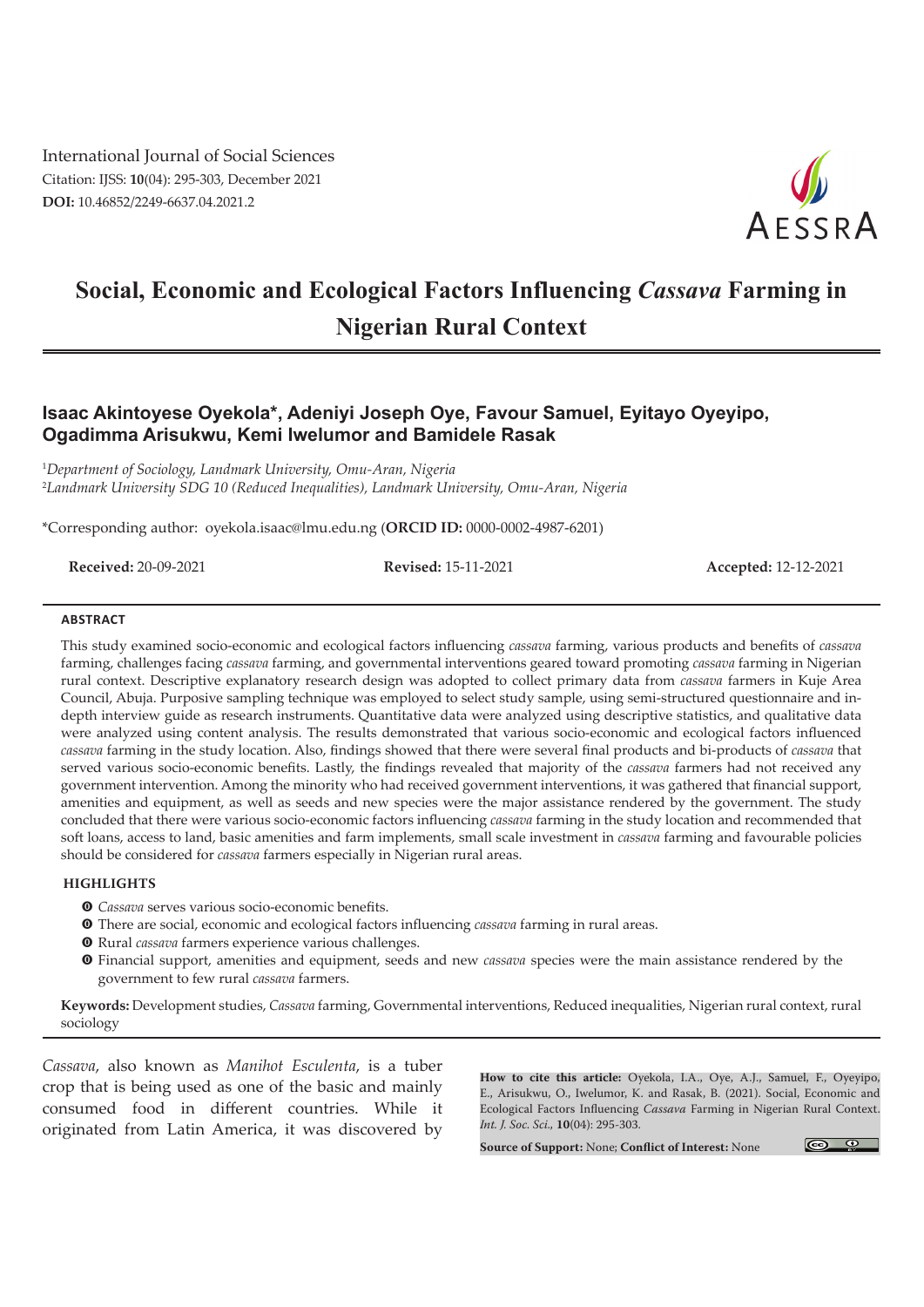indigenous Indians about 4000 years ago (Ferguson *et al.* 2019; Otekunrin and Sawicka, 2019). Initially, it was discovered by European traders when they were in Central America. This crop was then taken to Asia and Africa (especially during the slave trade era). The origin of *cassava* could be traced to Transatlantic Slave Trade that took place among Africans, South Americans and Europeans and was diffused to other parts of the world especially Africa through globalization processes (Inegbedion *et al.* 2020; Oyekola, 2018; Eke-Okoro and Njoku, 2012). Specifically, *cassava* products were brought from South America to the Southern part of Nigeria by colonizers and explorers (especially the British and Portuguese) around the 16th century. By the turn of 19th century when industrialization was taken hold of human society including agriculture through the introduction of advanced processing techniques, the usage and importance of *cassava* increased drastically. Today, *cassava* crop is grown in virtually all areas of the world especially the tropic regions because of its nature, although not without the influences of some socioeconomic and ecological factors.

The importation of *cassava* was majorly to serve as food security, aside other many benefits of *cassava* produce (Inegbedion *et al.* 2020; Otekunrin and Sawicka, 2019; Simonyan, 2014; Akinpelu *et al.* 2011). Also, some food items that are usually consumed such as tapioca flakes or garri, fufu, starch (cassava), *cassava* flour (for biscuit, bread, chips, etc.) are all end products of the *cassava* crop. Hence, being one of the products that has served as a major source of profit for farmers, unlike other tuber crop, *cassava* is a major cash crop for Nigerian rural farmers and a very pertinent aspect of agro-economic. Latest report as at 2017 shows that Nigeria is the largest producer of *cassava* in the world with 59 million tons of tuberous root production, representing about 20 per cent of global production (International Institute of Tropical Agriculture (IITA), 2021). *Cassava* is one agricultural produce that can generate foreign exchange for Nigeria, considering her place in production and exportation of *cassava* products across the globe. However, *cassava* farming in Nigeria, and especially in rural Nigeria, is facing various challenges and that have affected Nigeria's foreign exchange (Inegbedion

*et al.* 2020). Importantly, while *cassava* farming has been playing vitally important role in the survival of rural dwellers, there are challenges facing *cassava* farming in rural areas where substantial quantity of *cassava* is being produced (Shackleton, 2020; Food and Agriculture Organization, 2018), and if these challenges are not addressed, it can cause serious setback to social and economic development.

Existing studies have examined various challenges facing *cassava* transformation (Ekeleme *et al.* 2016). Some other studies have focused on technology adoption process in subsistence farming (Wossen et al., 2019). Some more other studies have paid attention to the introduction and spread of *cassava* products in Western Nigeria (Inegbedion *et al.* 2020; Eke-Okoro and Njoku, 2012). In addition, while some extant studies have examined *cassava* utilization, storage and processing (Otekunrin and Sawicka, 2019); others have investigated the environmental factors influencing *cassava* production (Nwaobiala and Nottidge, 2013). Studies that examine social, economic and ecological factors influencing *cassava* farming in Nigerian rural context in a single study are emerging. Importantly, Kuje Area Council is noted to be a highly prominent *cassava* farming site for rural dwellers in Abuja. However, studies on the socio-economic and ecological factors influencing *cassava* farming are scanty in the area. Hence, this study aims at investigating social, economic and ecological factors influencing *cassava* farming and production in a Nigerian rural context: Kuje Area Council, Abuja. Specifically, various socio-economic uses of *cassava*, socio-ecological challenges of *cassava* farming and the roles of government and non-governmental actors in promoting *cassava* farming in Kuje Area Council, Abuja are examined.

# **Research Methods and Analyses**

The study was carried out in Kuje area council, Abuja because it was an area that was dominated by agricultural activities especially *cassava* farming, and large range of farm land was accessible and available for farmers in the region (Yakasai, 2010). In addition, Kuje area council was with an estimated population of 97,367 in the year 2006 (Nigeria Data Porta, 2021), and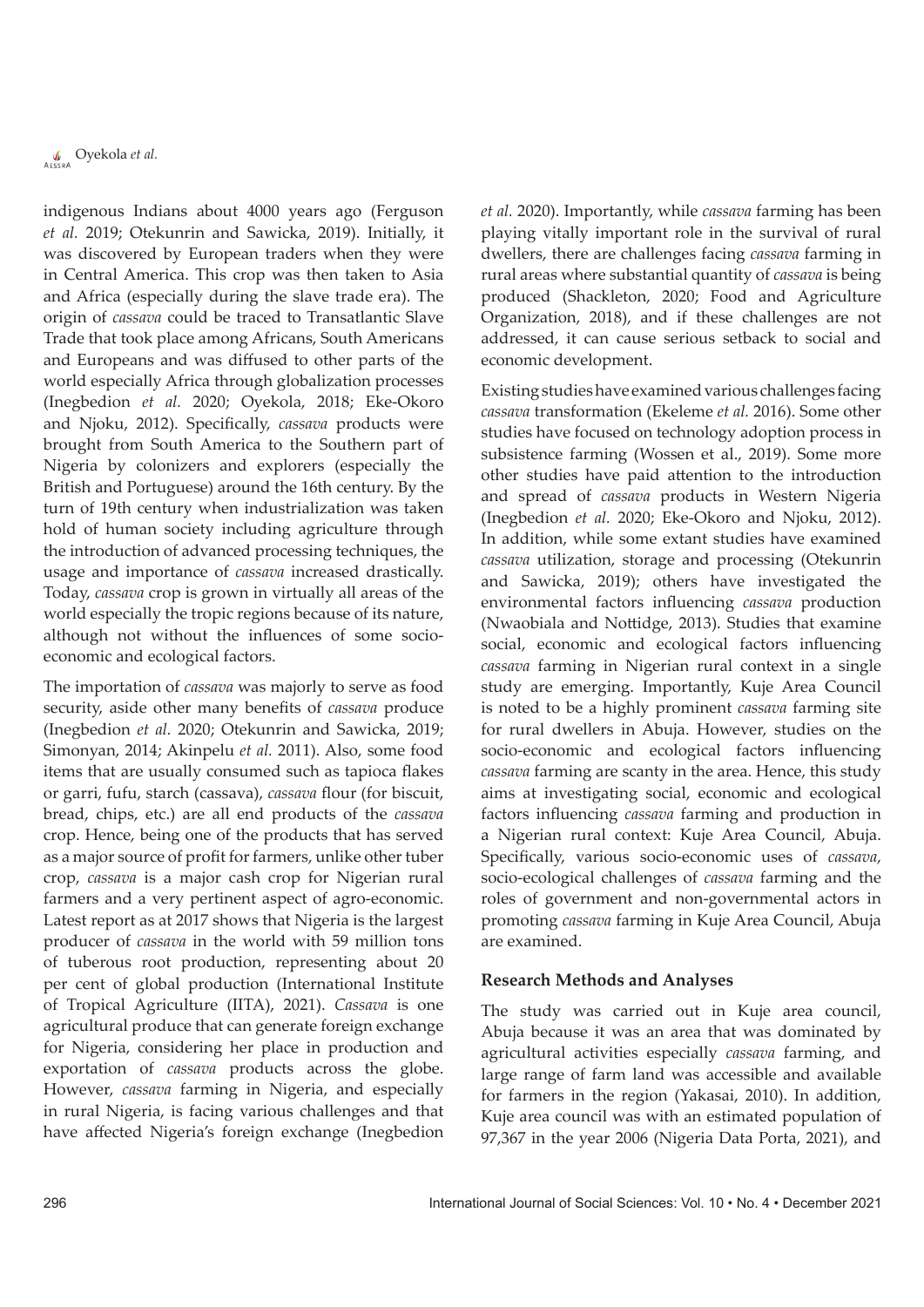the indigenes of the area comprised Gbagy tribe, Gude people, Bassa, Hausa and Fulani all practicing *cassava* farming as dominant agricultural occupation, aside fishing, animal husbandry, palm tree plantation, rice and yam farming, among others. Descriptive explanatory research design was adopted to collect primary data on the social, economic and ecological factors influencing *cassava* farming as well as social-economic uses of *cassava* farming in the study area. The study population comprised *cassava* farmers in Kuje area council, Abuja because they are considered to possess requisite knowledge, skills and experience in *cassava* farming. A sample size of 121 respondents and 5 interviewees was selected using purposive sampling technique based on their vast experience in *cassava* farming. Gate-keeper who was residing in the community and was acquainted with the study location was instrumental in locating study sample. The research methods adopted were semi-structured questionnaire and in-depth interviews, and pre-tested questionnaire and in-depth interview guide were used as research instruments respectively. Quantitative data were analysed using descriptive statistics such as frequencies and percentages, and qualitative data were analysed using content analysis to decrypt underlying thought patterns and processes (Oyekola and Olajire, 2021). Study participants were duly informed about the purpose of the study and the confidentiality of their responses was ascertained.

# **Findings**

#### *Description of study Sample*

The mean and median ages of the respondents were approximately 29 years and 23 years respectively. Also, the standard deviation of respondents' age was 10.9. Specifically, majority (56.2 per cent) of the respondents were between the ages of 16 and 25 years and a quarter (25.0 per cent) of them were between the ages of 26 and 35 years. In addition, 11.6 per cent represented the proportion of respondents who were between 36 and 45 years of age as well as between 46 and 55 years of age. Findings further showed that approximately half (50.4 per cent) of the respondents were males. In term of highest level of education attained, findings showed that majority (39.7 per cent) of the respondents had Higher National Diploma (HND) or first degree such as Bachelor of Science (B.Sc.). Also, while almost onethird (32.2 per cent) of the respondents had Senior School Certificate (SSCE), 14.9 per cent of them had higher degree such as Post Graduate Diploma (PGD) and Masters of Science (M.Sc.). Furthermore, while 5.8 per cent of the respondents had either National Certificate Examination (NCE) or Ordinary National Diploma (OND), 7.4 per cent of the respondents had no formal education. Further investigation on the duration of their involvement in *cassava* farming showed that the involvement of the majority (85.1 per cent) of the respondents in *cassava* farming had been less than 11 years. Furthermore, while 9.1 per cent of the respondents had been involved in *cassava* farming practice between 11 and 20 years, 5.8 per cent of them had been practicing *cassava* farming for 21 years and above. More details of the study sample are presented in Table 1.

**Table 1:** Descriptive statistics of study sample

| <b>Independent variables</b>               | N   | $\frac{0}{0}$ |
|--------------------------------------------|-----|---------------|
| Age group                                  |     |               |
| $16-25$ years                              | 68  | 56.2          |
| $26-35$ years                              | 25  | 20.6          |
| $36-45$ years                              | 14  | 11.6          |
| $46-55$ years                              | 14  | 11.6          |
| <b>Sex</b>                                 |     |               |
| Male                                       | 61  | 50.4          |
| Female                                     | 60  | 49.6          |
| Highest educational qualification          |     |               |
| <b>SSCE</b>                                | 39  | 32.2          |
| NCE/OND                                    | 7   | 5.8           |
| HND/B.Sc.                                  | 48  | 39.7          |
| Higher degree                              | 18  | 14.9          |
| No formal education                        | 9   | 7.4           |
| Duration of involvement in cassava farming |     |               |
| Less than 11 years                         | 103 | 85.1          |
| 11-20 years                                | 11  | 9.1           |
| 21 years and above                         | 7   | 5.8           |
| Total                                      | 121 | 100.0         |

## *Final and bi-products of cassava with various socioeconomic benefits*

Investigation was carried out on the final-products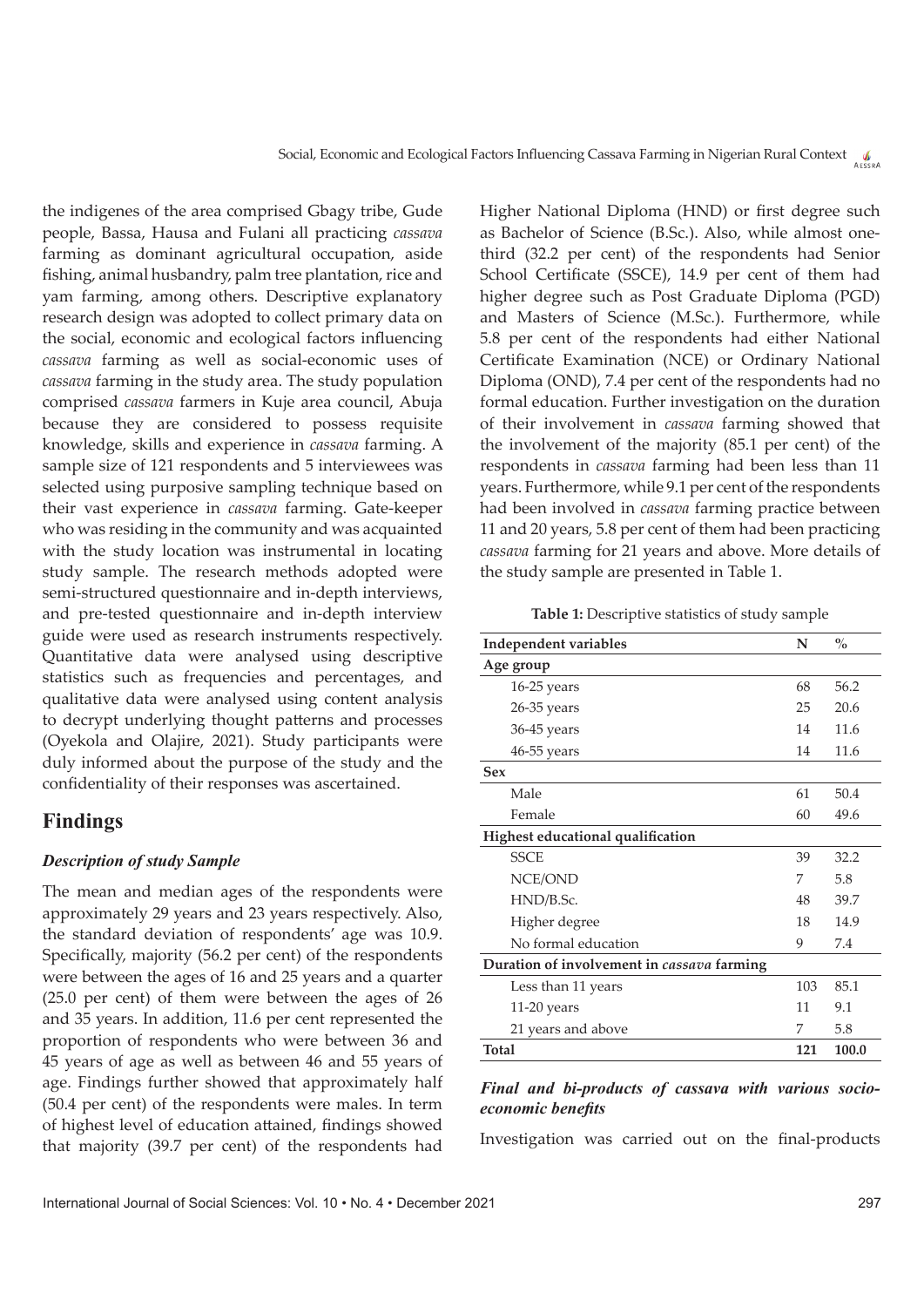and bi-products of *cassava* with their various socioeconomic benefits and the results are presented in Table 2. Specifically, more than half (52.9 per cent) of the respondents claimed that *gari* or *cassava* flakes was one of the final farm products of *cassava*, and this final product could be used as food or sold in exchange for money. In addition, close to one-fifth (19.0 per cent) of the respondents affirmed that Tapioca (such as starch, *cassava* bread, chips, *et cetera*) was one of the final products of *cassava*, and it served various socio-economic benefits such as washing of clothes and social/economic exchange. In addition, while approximately one-tenth (9.9 per cent) of the respondents stated that '*fufu'* (which was usually consumed as food) was one of the final farm products of *cassava*, 9.1 per cent of the respondents averred that African salad, which was also consumed as food, was one of the final farm products of *cassava*. Findings further showed other final farm products of *cassava* such as animal feeds, chemical catalyst/wall paper and paints, Aribo, and ethanol and sorbitol as these were supported by 4.1 per cent, 2.5 per cent, 1.7 per cent and 0.8 per cent of the respondents respectively. These final products of *cassava* served various social and economic benefits to the respondents. In addition, investigation was carried out on the farm bi-products of *cassava* and the results, as presented in Table 2, showed that tapioca (such as starch, *cassava* bread, flour, *et cetera*) was considered one of the bi-products of *cassava* as affirmed by 28.9 per cent of the respondents. Also, while 18.2 per cent of the respondents considered '*fufu*' as one of the bi-products of *cassava*, 17.4 per cent of the respondents considered *gari* as one of the bi-products of *cassava* farming. Furthermore, manure, animal feeds and *cassava* stick and peels as well as eating of raw *cassava* were considered another bi-products of *cassava* farming, and each was affirmed by 13.2 per cent of the respondents. Lastly, while 5.0 per cent of the respondents considered glue as one of the bi-products of *cassava*, 4.1 per cent of the respondents considered Abacha as one of the bi-products of *cassava*. These bi-products continued to serve various social and economic benefits among the respondents, thereby ensuring the continuity of *cassava* farming in the study location.

| Table 2: Final-products and bi-products of cassava with |
|---------------------------------------------------------|
| various socio-economic benefits                         |

| Final-products and bi-products of cassava with<br>various socio-economic benefits | n   | $\frac{0}{0}$               |
|-----------------------------------------------------------------------------------|-----|-----------------------------|
| Final farm products of cassava                                                    |     |                             |
| Gari/Cassava flakes                                                               | 64  | 52.9                        |
| Fufu                                                                              | 12  | 9.9                         |
| Animal feeds                                                                      | 5   | 4.1                         |
| African salad                                                                     | 11  | 9.1                         |
| Tapioca (Starch, cassava bread, chips, etc)                                       | 23  | 19.0                        |
| Ethanol and sorbitol                                                              | 1   | $\mathcal{S}_{\mathcal{S}}$ |
| Chemical catalyst/wall paper and paints)                                          | 3   | 2.5                         |
| Aribo                                                                             | 2   | 1.7                         |
| Farm bi-products of cassava                                                       |     |                             |
| Tapioca (starch, cassava bread, flour, etc.)                                      | 35  | 28.9                        |
| Fufu                                                                              | 22  | 18.2                        |
| Gari                                                                              | 21  | 17.4                        |
| Manure, animal feeds and <i>cassava</i> stick and peels                           | 16  | 13.2                        |
| Abacha                                                                            | 5   | 4.1                         |
| Glue                                                                              | 6   | 5.0                         |
| Raw cassava                                                                       | 16  | 13.2                        |
| Total                                                                             | 121 | 100                         |

#### *Challenges facing cassava farming and production*

This section explains the challenges facing *cassava* farmers during *cassava* farming and production. The findings, as presented in Table 3, showed that more than one-fifth (26.5 per cent) of the respondents considered lack of loans as the major challenge facing *cassava* production. Also, while 13.2 per cent of the respondents affirmed that inadequate farmland was one of the challenges facing *cassava* production, 12.4 per cent of the respondents posited that pest and disease ravaging farmland was another challenge facing *cassava* farm production. Inadequate transportation of farmproduce to areas where they would be needed as well as inadequate labour supply were considered another challenges facing *cassava* production as each of these was supported by 10.7 per cent of the respondents. Socio problem and climatic change were other challenges facing *cassava* production and these were affirmed by 5.8 per cent of the respondents and 3.3 per cent of the respondents respectively. Other challenges such as man and animal invasion, inconsistency in government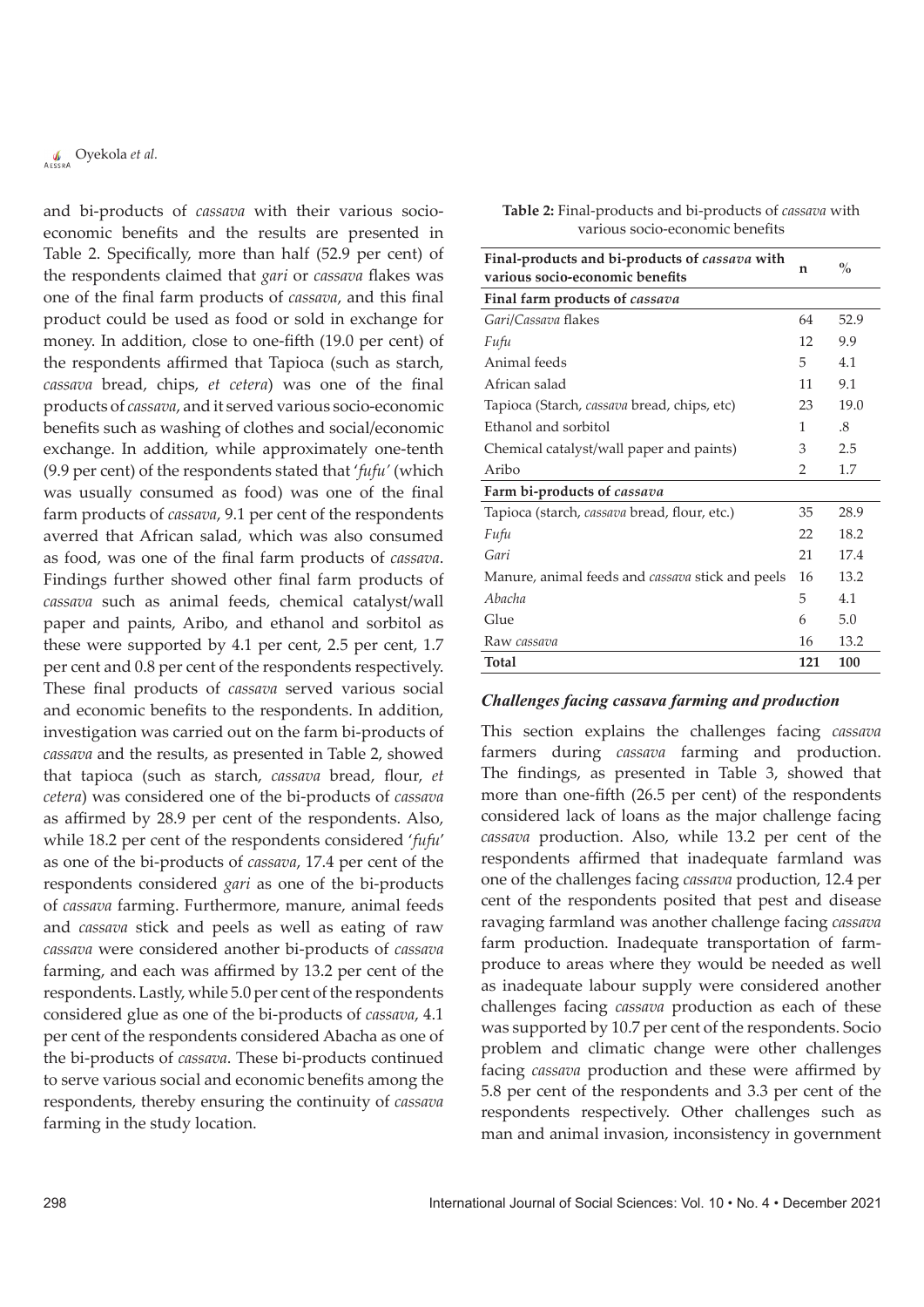policies, and lack of access to competitive market were identified in the study as facing *cassava* production. A 32-year old female interviewee that has practiced *cassava* farming for 4 years said:

*After farming, we need to transport our cassava to urban areas and settings. However, bad roads and fuel hike/ scarcity were major challenges. So the government should provide good roads for ease of transportation and provision of large expanse of land for commercial farmers. Also, inadequate farmlands, was a challenge especially to we women.*

A 29-year-old male *cassava* farmer with 3 years of experience considered soil fertility to be another challenge facing *cassava* farmers in the study location. He said, *cassava* farmers need to 'consider the land that will make the *cassava* grow well' to know whether 'the land is fertile enough or would be able the grow the *cassava* well'.

#### **Table 3:** Challenges facing *cassava* production

| Challenges facing <i>cassava</i> production                                                                                  | n   | $\frac{0}{0}$ |
|------------------------------------------------------------------------------------------------------------------------------|-----|---------------|
| Lack of loans                                                                                                                | 32  | 26.5          |
| Inadequate farmlands                                                                                                         | 16  | 13.2          |
| Inadequacy in transportation                                                                                                 | 13  | 10.7          |
| Inadequate labour supply                                                                                                     | 13  | 10.7          |
| Climatic change                                                                                                              | 4   | 3.3           |
| Soil problem                                                                                                                 | 7   | 5.8           |
| Pest and diseases                                                                                                            | 15  | 12.4          |
| Others such as man and animal invasion,<br>inconsistency in government policies, and<br>lack of access to competitive market | 21  | 17.4          |
| <b>Total</b>                                                                                                                 | 121 | 100           |
|                                                                                                                              |     |               |

# *Solutions to challenges militating against cassava production*

This section explains suggestive solutions to challenges militating against *cassava* production and the results are presented in Table 4. Findings showed that 77.7 per cent of the respondents had no solution to proffer to the challenges militating against *cassava* production. However, 22.3 per cent of the respondents provided solutions to the challenges militating against *cassava* production. Among those who provided solutions to the challenges militating against *cassava* production, 29.6 per cent of them claimed that provision of amenities and infrastructural facilities as well as provision of loans were two of the solutions to the challenges militating against *cassava* production. Moreover, 14.9 per cent of the respondents stated that increased awareness on *cassava* farming would help to address the challenges militating against *cassava* production. In addition, use of chemicals, and provision of and access to farmland were considered two of the solutions to the challenges militating against *cassava* production and these were affirmed by 11.1 per cent each of the respondents who provided solutions to the challenges militating against *cassava* production. Lastly, 3.7 per cent of the respondents posited that formulation of favourable farm policies was another solution to the challenges militating against *cassava* production.

**Table 4:** Solutions to challenges militating against *cassava* production

| Any solutions to challenges militating<br>against cassava production | n              | $\%$ |
|----------------------------------------------------------------------|----------------|------|
| Yes                                                                  | 27             | 22.3 |
| No                                                                   | 94             | 77.7 |
| <b>Total</b>                                                         | 121            | 100  |
| Solutions to challenges militating against                           |                |      |
| cassava production                                                   |                |      |
| Provision of amenities and infrastructural<br>facilities             | 8              | 29.6 |
| Use of chemicals                                                     | 3              | 11.1 |
| Provision and access to farmland                                     | 3              | 11.1 |
| Provision of loans                                                   | 8              | 29.6 |
| Increased awareness                                                  | $\overline{4}$ | 14.9 |
| Formulation of favourable farm policies                              | 1              | 3.7  |
| <b>Total</b>                                                         | 27             | 100  |
|                                                                      |                |      |

#### *Governmental interventions towards cassava farming*

Respondents were asked whether they have enjoyed any government assistance regarding their *cassava* farming and the results of this investigation are presented in Table 5. The results in the table show that majority (87.6 per cent) of the respondents had not received any government intervention towards *cassava* farming. However, 12.4 per cent of the respondents stated that they had received governmental intervention towards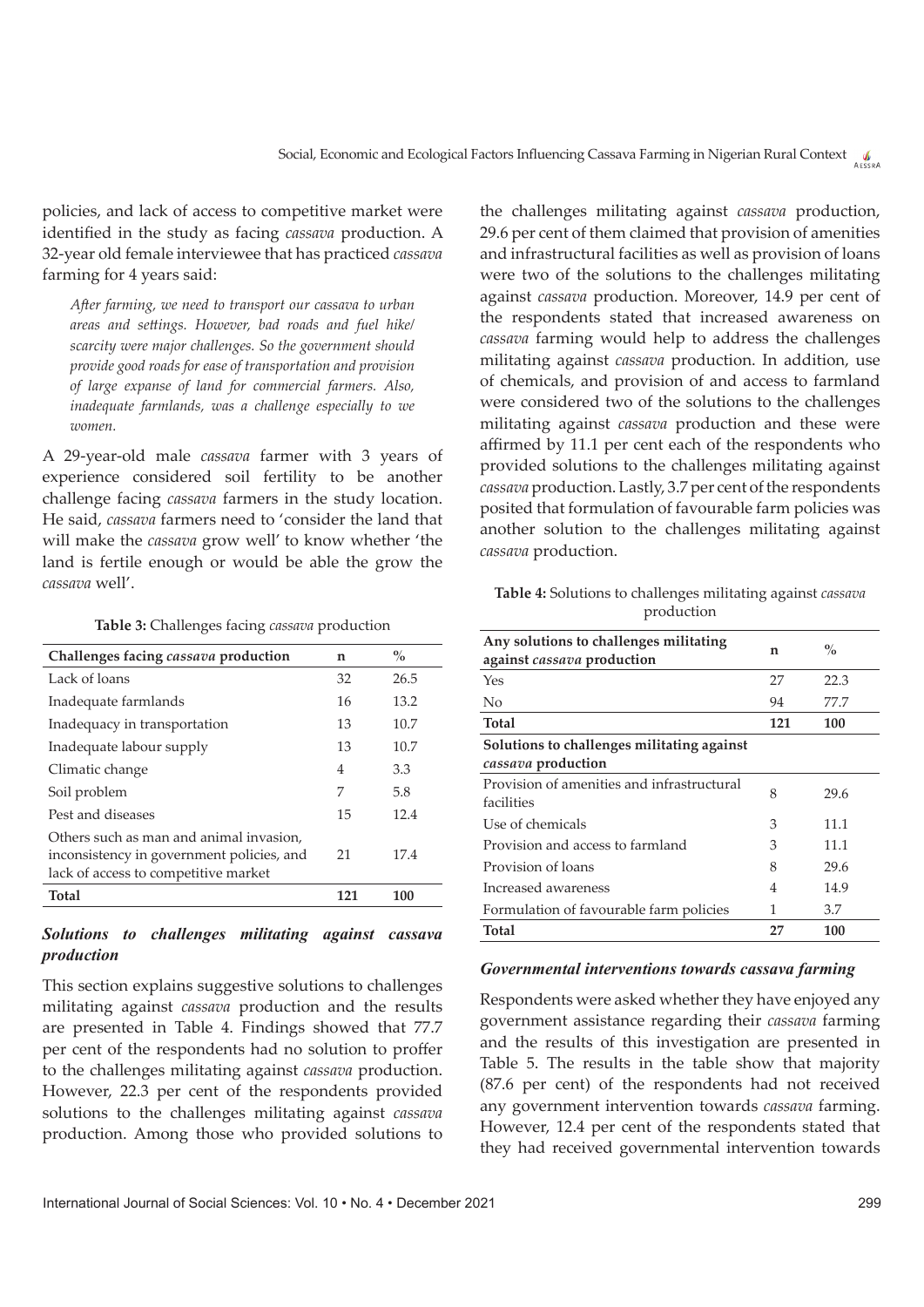*cassava* farming. Various governmental assistance was further investigated and the findings showed that financial support was one of the governmental interventions enjoyed by *cassava* farmers as this was affirmed by three-fifth (60.0 per cent) of the respondents who claimed they had received government assistance towards *cassava* farming. Also, two-fifth (40.0 per cent) of the respondents stated that provision of amenities and equipment was another governmental intervention enjoyed by *cassava* farmers. From the findings, it could be deduced that government intervention towards *cassava* farming had no significant impact on *cassava* farmers since majority of them did not receive such assistant. Additionally, a 25-year-old female *cassava* farmer said:

*Government gives seeds, new species, and new product. …sometimes they [governments] give supplies and ask for the bi-product like garri, then buy it from the farmers. They*  [governments] don't give land, but money and fertilizer. *Although the money they give is very small, the thing government can do is to increase what is being given.*

**Table 5:** Governmental interventions towards *cassava* farming

| Any governmental interventions towards<br>cassava farming | n   | $\%$ |
|-----------------------------------------------------------|-----|------|
| Yes                                                       | 15  | 12.4 |
| N <sub>0</sub>                                            | 106 | 87.6 |
| <b>Total</b>                                              | 121 | 100  |
| Governmental interventions enjoyed                        |     |      |
| Provision of amenities and equipment                      | 6   | 40.0 |
| Financial support                                         | 9   | 60.0 |
| <b>Total</b>                                              | 15  | 100  |

## *Ways through which government agencies could assist*  **cassava** *farming*

Various ways through which government agencies could assist *cassava* farming were examined and the results are presented in Table 6. According to the results, provision of loan and capital was the major way through which government agencies could assist *cassava* farming as this was affirmed by majority (40.5 per cent) of the respondents. Another way through which government agencies could assist *cassava* farming was through the provision of infrastructure, modernized machines and *cassava* farm inputs and this was supported by approximately

a quarter (25.6 per cent) of the respondents. Moreover, formulation of favourable agricultural policies was identified as another way through which government agencies could assist *cassava* farming and 8.3 per cent of the respondents affirmed this. Furthermore, 7.4 per cent of the respondents each claimed that increase in palliatives given to *cassava* farmers and creation of job opportunities through *cassava* farming were other ways through which government agencies could assist *cassava* farming. In addition, 6.6 per cent of the respondents stated that provision of subsidy on *cassava* farm inputs was another way through which government agencies could assist *cassava* farming. Lastly, 4.1 per cent of the respondents claimed that small scale investment on *cassava* farming was an important way through which government agencies could assist *cassava* farming.

**Table 6:** Various ways through which government agencies can assist *cassava* farming

| Various ways through which government<br>agencies can assist cassava farming | n   | $\%$ |
|------------------------------------------------------------------------------|-----|------|
| Provision of loan or capital                                                 | 49  | 40.5 |
| Provision of infrastructure, modernised<br>machines and inputs               | 31  | 25.6 |
| Provision of subsidy on farm inputs                                          | 8   | 6.6  |
| Small scale investment on <i>cassava</i> farming                             | 5   | 4.1  |
| Increase in palliatives given to <i>cassava</i><br>farmers                   | 9   | 7.4  |
| Creation of job opportunities through cassava<br>farming                     | 9   | 7.4  |
| Formulating favourable policies                                              | 10  | 8.3  |
| <b>Total</b>                                                                 | 121 | 100  |

## **Discussion**

This study examined the socio, economic and ecological factors influencing *cassava* farming in *kuje* area council, Abuja with the aim of finding out the various socio-economic uses of *cassava*, examining various socio-economic and ecological challenges of *cassava* farming, as well as inquiring the roles of government in promoting *cassava* farming. As indicated by the age group, youths dominated *cassava* farming practice in the study location and they engaged in the practice in less than eleven years. This shows that youths are becoming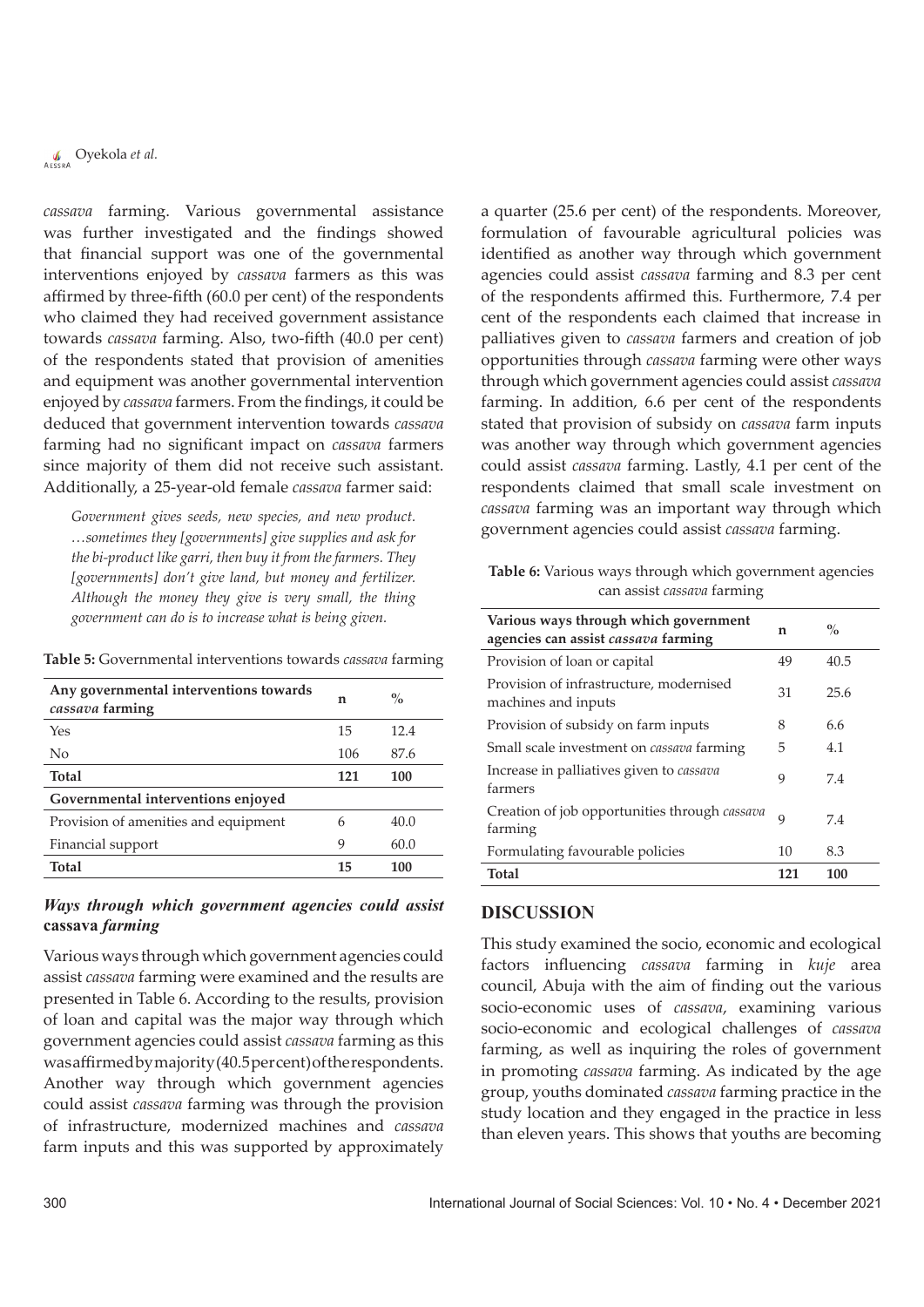conversant of the need to engage in agriculture for economy diversification. Also, their involvement might have resulted from various socio-economic benefits of *cassava* farming. Based on the study carried out, there were several final products and bi-products of *cassava* that served various socio-economic benefits. According to the findings from the research, *cassava* could be used for gari, tapioca (starch, *cassava* bread, chips, among others), *fufu*, African salad, animal feeds, chemical catalyst/wall paper and paints, aribo (that can be used to make solid foods like semolina), as well as ethanol and sorbitol. These findings confirm the findings of existing studies on the uses of *cassava* which also affirm that *cassava* can be used for ethanol production, breads, cakes, fries, and noodles (Kennedy *et al.* 2019; Shigaki, 2016). In addition, it was found that tapioca, *fufu*, *gari*, manure, animal feeds and *cassava* stick and peels, eating of raw *cassava*, glue, and Abacha were bi-products of *cassava*, with various socio-economic benefits. These findings are in line with the findings of existing studies (Waisundara, 2018; Odoemenem and Otanwa, 2011; Yakasai, 2010). These final and bi-products of *cassava* served as income for farmers and seller, as well as for household uses and food, textile industries, and food companies. Aside the human uses, *cassava* is also important for animal as it is used for feeds in animal husbandry or domestic animals.

Various socio-economic and ecological challenges of *cassava* farming were also examined and the results showed that man and animal invasion, inconsistency in government policies, lack of access to competitive market, lack of loans for *cassava* farmers, inadequate farmlands, inadequacy in transportation, inadequate labour supply, pests and diseases, soil problem, climatic change, communal conflict/land disputes as well as women dominance in *cassava* farming were identified in the study as challenges facing *cassava* farming and production. These findings support the findings of existing studies who found various social, economic and ecological factors influencing *cassava* farming such as farm size, *cassava* cuttings, literacy level, availability of fertilizer, climatic change, female dominance in agriculture, and land disputes (Olaosebikan *et al.* 2019; Itam *et al.* 2018; Nwaobiala and Nottidge, 2013; Yakasai,

2010; Nweke, 2004; Polson and Spencer, 1991). Women dominance in *cassava* farming was most likely because the *cassava* bi-products were usually processed by women, although large number of male labourers may be required when the work is intense. These findings confirm the findings from existing studies which stated that *Cassava* farming was dominated by females among the adopters and non-adopters of *cassava* farming (Olaosebikan *et al.* 2019; Itam *et al.* 2018; Yakasai, 2010). The involvements of majority female *cassava* farmers have created limitations of *cassava* farming in the study area, as most female farmers do not have access to land. In other words, land was owned majorly by men who participated less in *cassava* farming. *Cassava* farming was one of the occupational lifestyles of these females, but they lack the capital to invest in their farming practices for increased *cassava* production, thereby widening gender inequality gap and creating social inequality (Oyekola and Oyeyipo, 2020). Balancing the tedious farming practices with the role of being a woman in the society can be too stressful for the female farmers and it can create a slack in performance.

Furthermore, solutions to challenges militating against *cassava* production were provided. Some of these solutions included provision of amenities and infrastructural facilities to *cassava* farmers, provision of loans to support *cassava* farming, increased awareness on the importance of *cassava* farming, use of chemicals to kill and prevent pests and diseases, provision and access to farmland for *cassava* farming, as well as formulation of favourable farm policies towards enhancement of *cassava* farming. Existing studies have also suggested the need for redesigning effective implementation of already existing policies aimed at improving farmer's education and providing soft loan in order to increase their level of awareness and participation in *cassava* farming (Itam *et al.* 2018; Ekeleme *et al.* 2016; Odoemenem and Otanwa, 2011). Majority of the *cassava* farmers in the study location relied on crude farming implements which in turn reduced productivity; there is therefore urgent need for mechanization that will encourage large scale farming in the region as this will boost *cassava* productivity. Importantly, provision of agricultural amenities, infrastructural facilities, soft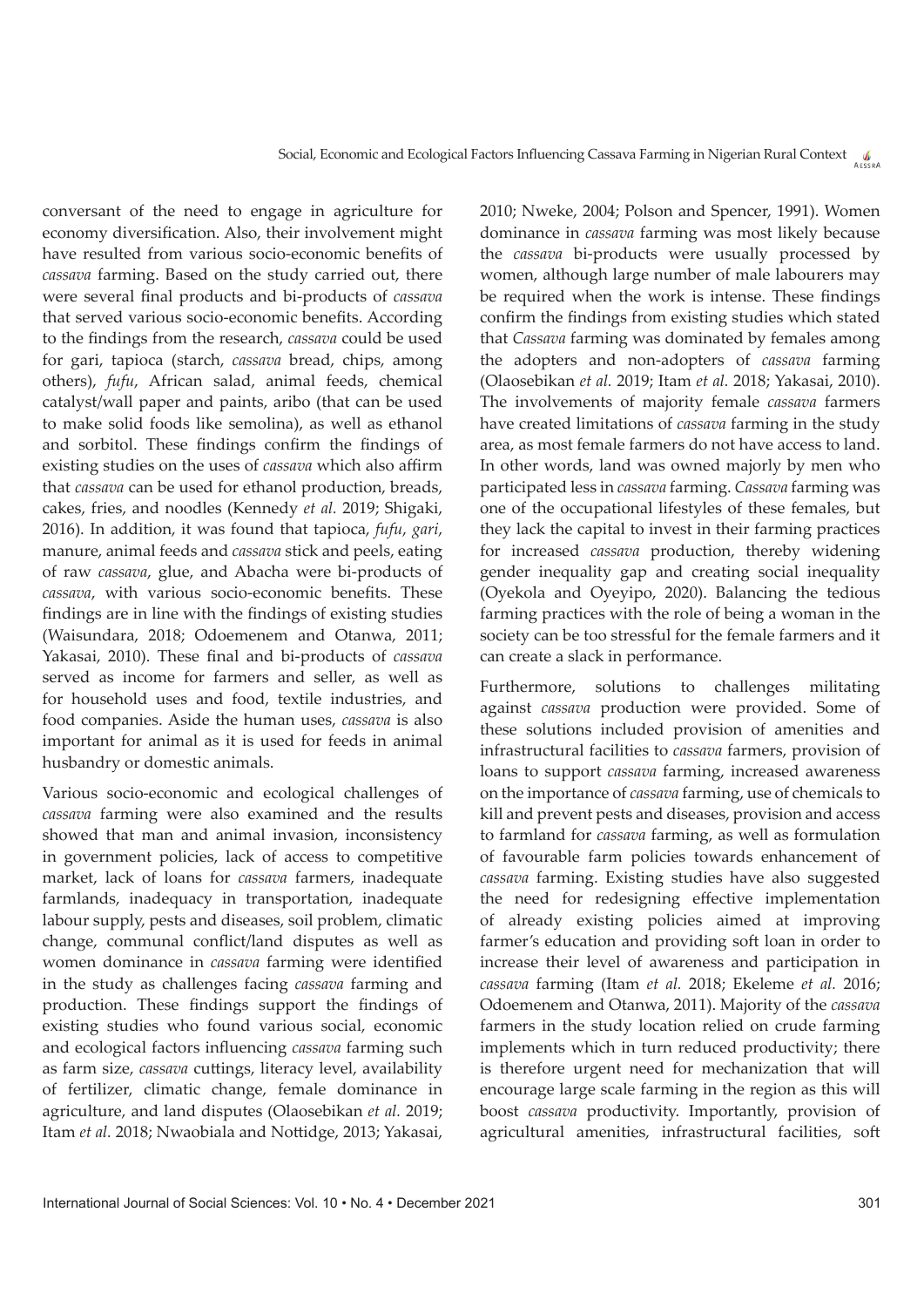loans and *cassava* farm chemicals among others are germane for enhanced *cassava* productivity.

In addition, the roles of government in promoting *cassava* farming cannot be over emphasised. It was evident that there were actually governmental interventions toward *cassava* farming in the study location, although not sufficient to promote *cassava* farming. Suggestions were therefore made on various ways through which government could intervene so as to promote *cassava* farming in Nigeria rural contexts. Importantly, it was found that provision of loan or capital for *cassava* farming, provision of infrastructure, modernised machines and *cassava* farming inputs, formulation of favourable policies towards effective and profitable *cassava* farming, increase in palliatives given to *cassava* farmers, creation of job opportunities through *cassava* farming, provision of subsidy on *cassava* farm inputs, as well as engaging in small scale investment on *cassava* farming were ways through which government could intervene to promote *cassava* farming. In the findings of Eke-Okoro and Njoku (2012), Odoemenem and Otanwa (2011) and Yakasai (2010), provision of start-up capital, provision of soft loans and accessible roads to ease transportation cost, among others, were considered very important ways through which government agencies could assist *cassava* farmers. Government therefore has a vitally important role to play in promoting *cassava* farming in rural areas as this will further boost foreign exchange and better the lives of rural *cassava* farmers.

# **Conclusion and Recommendations**

The study concluded that social, economic and ecological factors influenced *cassava* farming. Also, the socio-economic uses of *cassava* were vast. However, *cassava* farmers always experience various challenges ranging from social, economic and ecological challenges, although not without suggestive solutions, of which, governments have key roles to play. This study therefore recommends that proper measures should be put in place by *cassava* farmers in order to address any social, economic and ecological challenges that may surface. Also, women should be allowed to inherit and own lands so as to enhance their *cassava* farming processes. Lastly, it was recommended that *cassava* farmers should

be given soft loans with considerable interest, provided with basic amenities and sufficient palliatives in order to enhance *cassava* farming and production.

#### **References**

- Akinpelu, A.O., Amamgbo, L.E.F., Olojede, A.O. and Oyekale, A.S. 2011. Health implications of *cassava* production and consumption. *J. Agric. Soc. Res.,* **11**(1).
- Eke-Okoro, O.N. and Njoku, D.N. 2012. A review of *cassava* development in Nigeria from 1940-2010. *J. Agric. Biol. Sci.*, *7*(1): 59–65.
- Ekeleme, F., Hauser, S., Atser, G., Dixon, A., Weller, S., Olorunmaiye, P., Usman, H., Olojede, A. and Chikoye, D. 2016. Weed management in *cassava* in Africa: Challenges and opportunities. *Outlooks on Pest Manag., 27*(5): 208–212.
- Ferguson, M.E., Shah, T., Kulakow, P. and Ceballos, H. 2019. A global overview of *cassava* genetic diversity. *PloS One*, **14**(11): e0224763.
- Food and Agriculture Organization. 2018. *Guidelines on defining rural areas and compiling indicators for development policy*. United Nations Organization. http://www.fao.org/3/ca6392en/ ca6392en.pdf
- Inegbedion, H.E., Inegbedion, E.E., Obadiaru, E.D., Asaleye, A.J., Ayeni, A. and Aremu, C. 2020. *Cassava* attractiveness in Nigeria: a policy improvement approach. *J. Agribus. Dev. Emerg. Econ.,* **10**(2): 157–175.
- International Institute of Tropical Agriculture (IITA). (2021). *Cassava: Production*. https://www.iita.org/cropsnew/*cassava*/
- Itam, K.O., Ajah, E.A. and Udoeyop, M.J. 2018. Comparative cost and return analysis of *cassava* production by adopters and non-adopters of improved *cassava* varieties among farmers in Ibesikpo Asutan LGA, Akwa Ibom State, Nigeria. *Glob. J. Agric. Sci.,* **17**(1): 33–41.
- Kennedy, G., Raneri, J., Stoian, D., Attwood, S., Burgos, G., Ceballos, H., Ekesa, B., Johnson, V., Low, J.W. and Talsma, E.F. 2019. Roots, tubers and bananas: contributions to food security. In P. Ferranti, J.R. Anderson and E.M. Berry (Eds.), *Encyclopedia of Food Security and Sustainability* (Vol. 3, pp. 231–256). Elsevier. https://doi.org/10.1016/B978-0-08-100596-5.21537-0
- Nigeria Data Porta. 2021. *State Population, 2006*. https://nigeria. opendataforafrica.org/ifpbxbd/state-population-2006
- Nwaobiala, C.U. and Nottidge, D.O. 2015. Effect of climate variability on output of *cassava* in Abia State, Nigeria. *Niger. Agric. J.,* **46**(1): 81–86.
- Nweke, F.I. 2004. *New challenges in the* cassava *transformation in Nigeria and Ghana* (Vol. 118). Intl Food Policy Res Inst. http:// ebrary.ifpri.org/utils/getfile/collection/p15738coll2/id/48640/ filename/48641.pdf